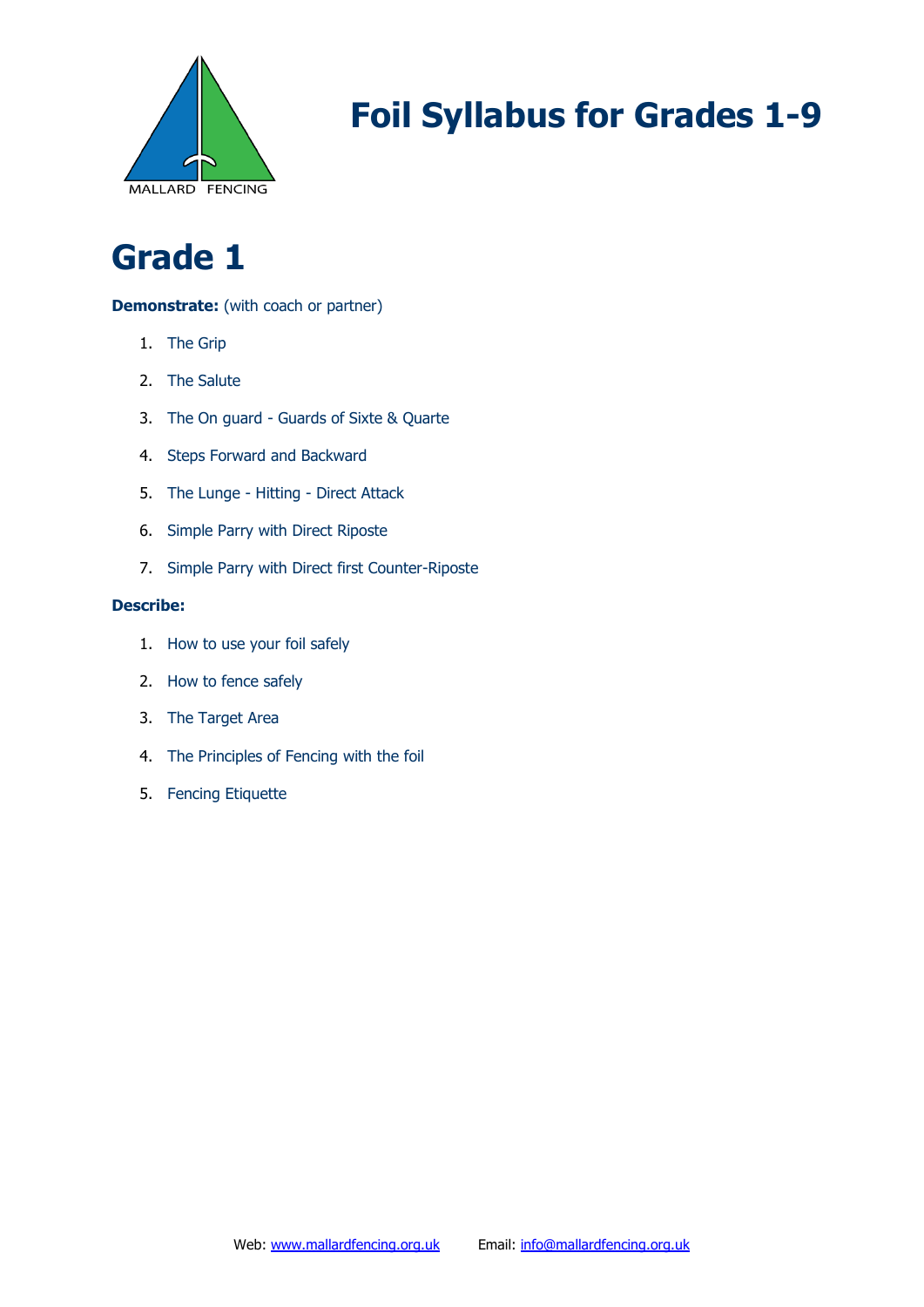

# **Grade 2**

**Demonstrate:** (with coach or partner) - While following your partner's steps forward and backward

- 1. Maintain fencing line
- 2. Maintain correct distances for hitting with Riposte Lunge Step forward lunge
- 3. Maintain lunging distance and make a direct Attack with a lunge each time your partner pauses

#### **From a stationary position:**

- 1. Guards of Septime and Octave
- 2. Engagements in Sixte, Quarte, Septime and Octave Changes of Engagements Pressures
- 3. Disengage Attack with a lunge on partner's pressure from:
	- a. Engagement in Sixte
	- b. Engagement in Quarte
- 4. Circular Parry of:
	- a. Sixte with Direct Riposte
	- b. Quarte with Direct Riposte

- 1. Courteous and respectful behaviour and fencers "Pledges of Honour" (cf. t.114, t.116,t.120)
- 2. Parts of the Foil
- 3. Dimensions of the Piste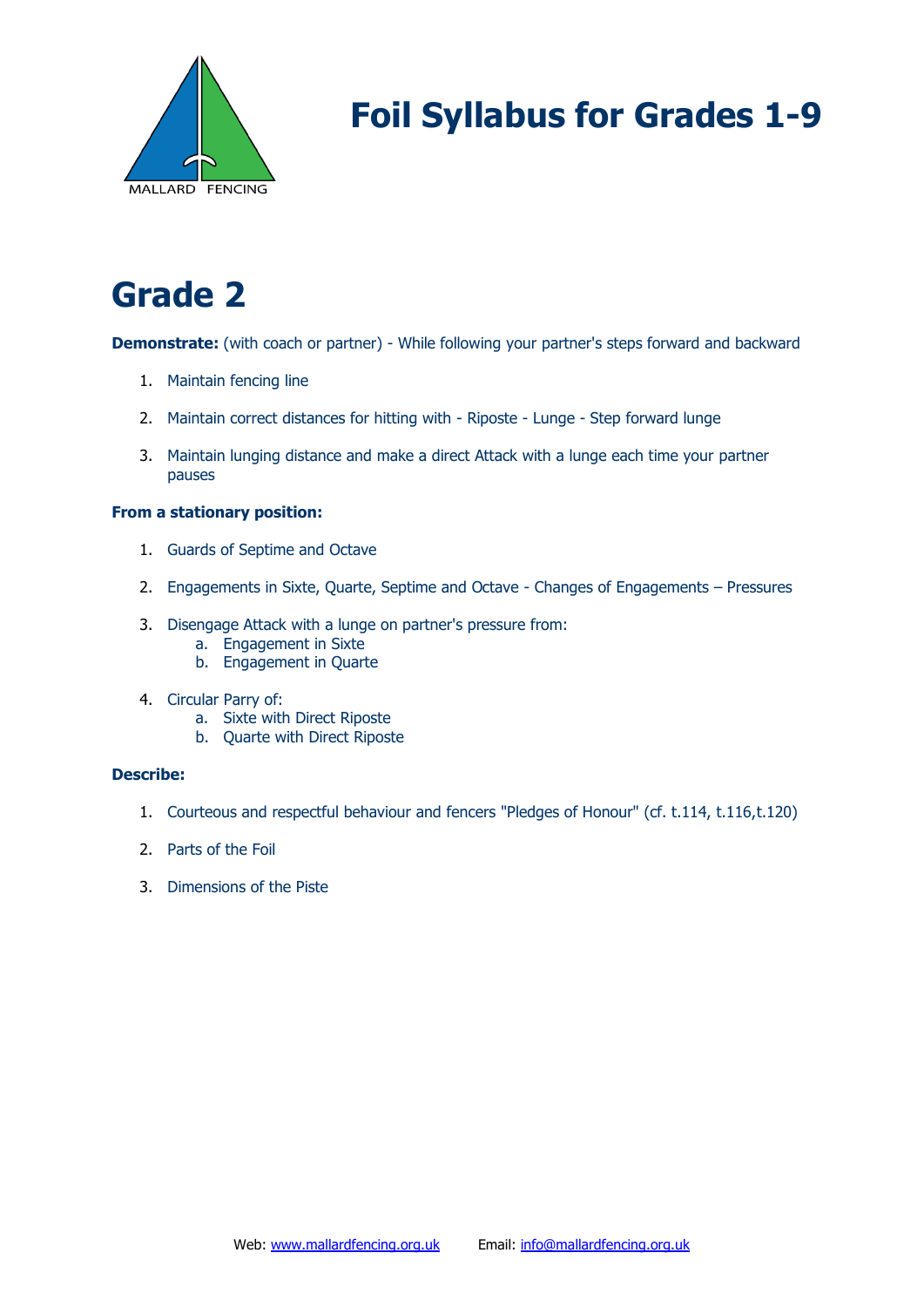

### **Grade 3**

**Demonstrate:** (with coach or partner) - While following your partner's steps forward and backward:

- 1. Maintain engagements in Sixte, Quarte, Septime & OctaveDisengage
- 2. Attack with a lunge from Sixte each time your partner pauses and attempts to engage blades in:
	- a. Sixte from a low line guard
	- b. Quarte from a low line guard

### **From a stationary position:**

- 1. Two types of lunge:
	- a. accelerating
	- b. explosive
- 2. Balestra Balestra step forward Balestra lunge
- 3. Beats and change Beats in Sixte, Quarte, Septime & Octave
- 4. Semi-circular Parries with Direct Ripostes
- 5. A One-two Attack with an accelerating lunge when your partner attempts to:
	- a. Engage blades in quarte then parries into Sixte
	- b. Engage blades in Sixte then parries into Quarte

- 1. Simple Attacks and Ripostes, and name three types of Parries
- 2. Difference between Simple and Compound actions
- 3. Duties of Referee and Judges
- 4. Timekeeping during competitions
- 5. Rules regarding the boundaries of the Piste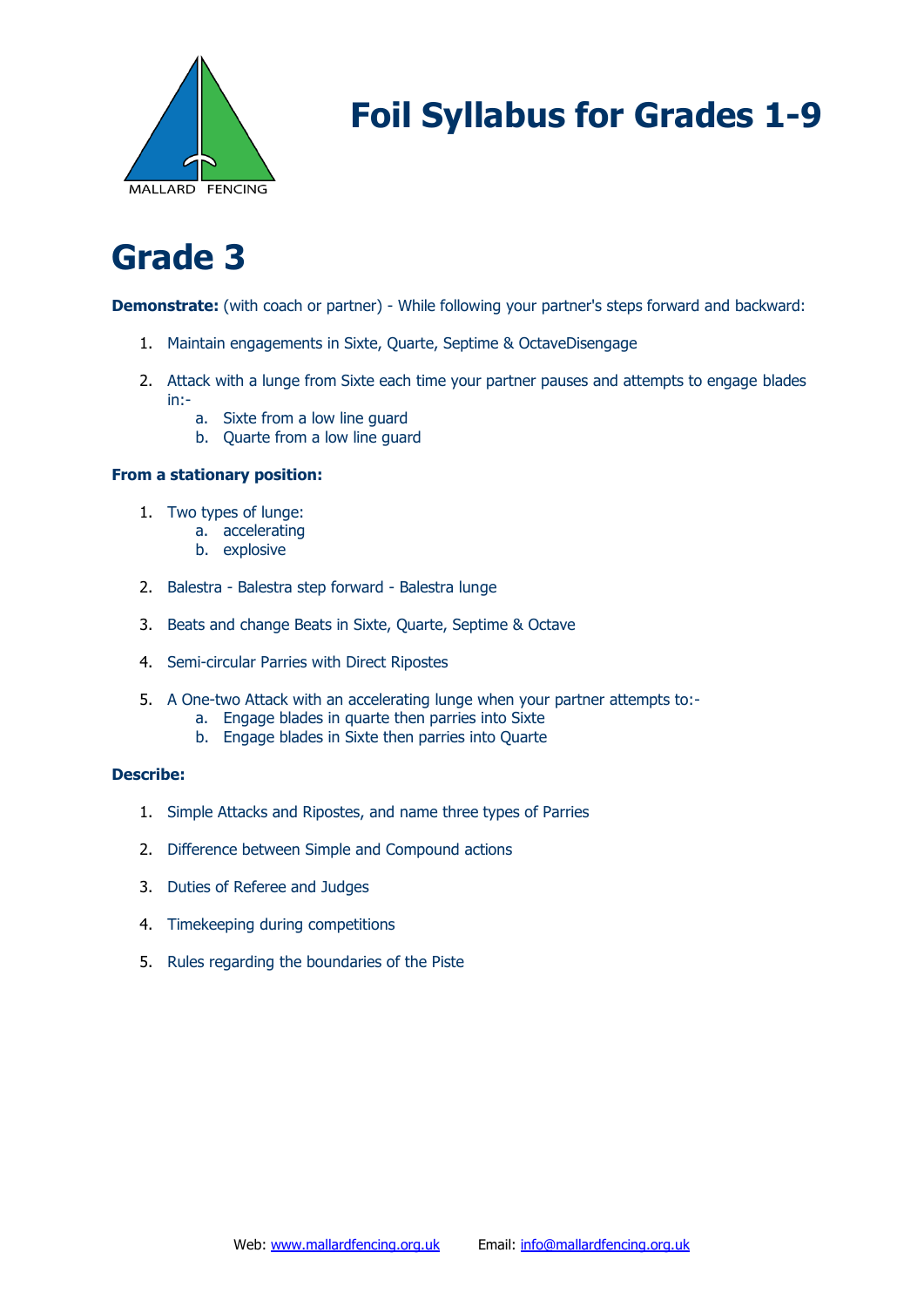

## **Grade 4**

**Demonstrate:** (with coach or partner) - While following your partner's steps forward and backward:

- 1. Continuously change engagements in high line and low line guards
- 2. Maintain lunging distance with blades engaged and when your partner pauses, attack by One-two with a lunge
- 3. When your partner attacks with a lunge, Parry with:
	- a. Circular Party of Sixte with Direct and Indirect Ripostes
	- b. Circular Parry of Quarte with Direct and Indirect Ripostes
- 4. Maintain lunging distance and when your partner pauses and lowers his/her foil point, make a feint Direct and Disengage with a lunge, when your partner:
	- a. Parries into Sixte
	- b. Parries into Quarte

#### **From a stationary position:**

- 1. Double, Low-High and High-Low compound attacks, with an accelerating lunge
- 2. Direct and Disengage attacks with Beats and Change-beats, with an explosive lunge
- 3. Successive Parries

- 1. Scoring on a pool sheet; first and second indicators
	- a. Electric foil recording apparatus
	- b. Fencers electrical equipment
	- c. Testing the equipment before the start of a fight
	- d. A foil test weight and how it is used
- 2. The correct responses of a judge, and demonstrate your ability to judge in a pool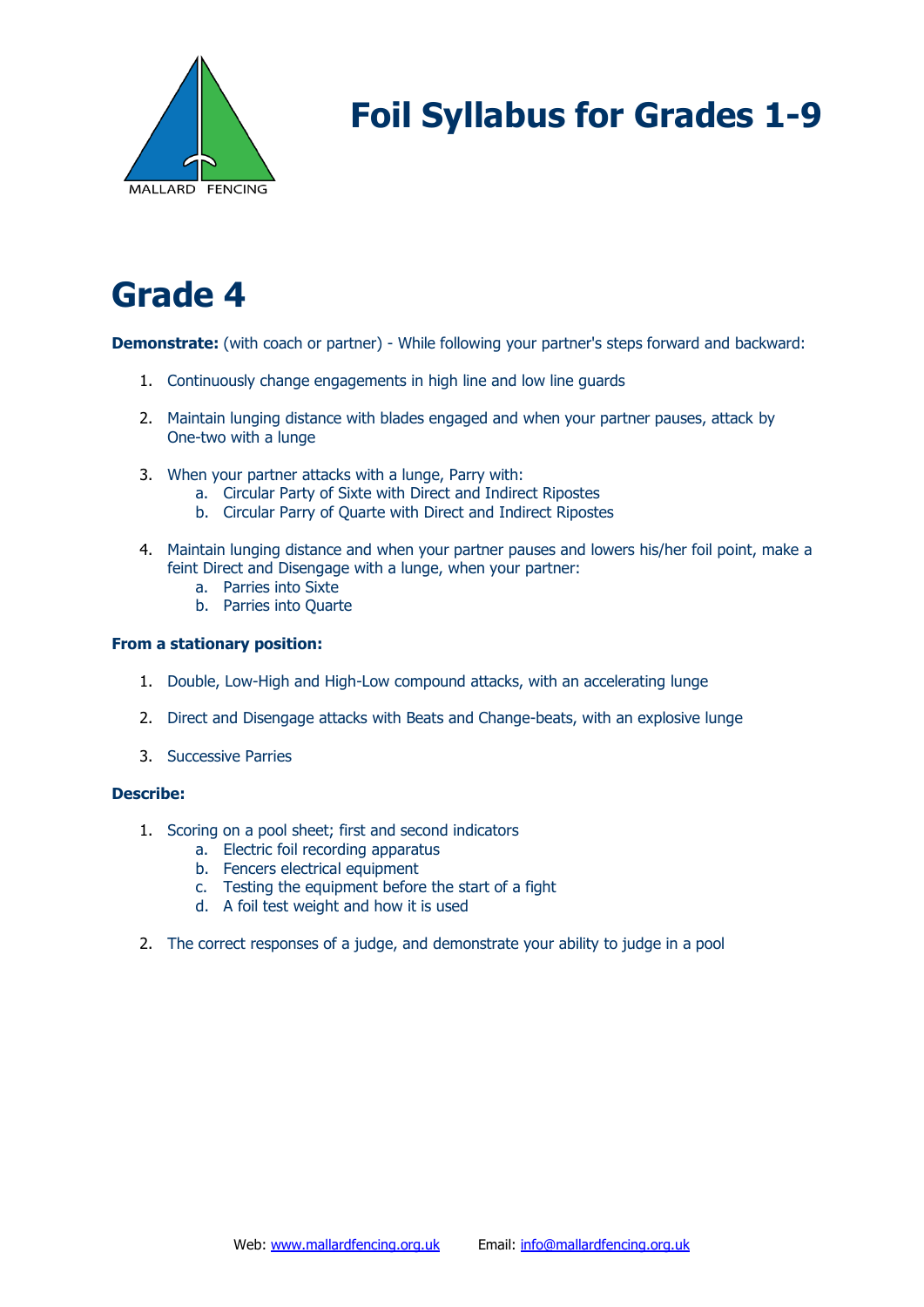

# **Grade 5**

**Demonstrate:** (with coach or partner) - While following your partner's steps forward and backward:

- 1. Maintain step-lunge distance and on one of your partner's steps forward, attack with:
	- a. Beat Direct with an explosive lunge
	- b. Beat Disengage with an explosive lunge
- 2. As your partner attacks with a lunge, step back to avoid the attack and attack with a step lunge as your partner returns guard
- 3. Parry your partner's attack with a Circular Parry of Sixte and hit with a Disengage Riposte if your Circular Parry is deceived, then Parry Quarte with a Direct Riposte

#### **From a Stationary Position:**

- 1. Engage your partner's blade in:
	- a. Sixte, and attack with Coule direct and Coule Disengage and accelerating lunge
	- b. Quarte, and attack with Coule Direct and Coule Disengage and accelerating lunge
- 2. Diagonal Parries
- 3. Direct Attack, with Fleche
- 4. Engage your partner's blade in Sixte, Quarte, Octave and Septime, with a step forward

- 1. Successive Parries and the reasons for them
- 2. Rules and penalties regarding:
	- a. Illegal use of back arm
	- b. Corps a corps
	- c. Turning
	- d. Hard hitting and dangerous fencing
- 3. Faults in the foil electrical recording apparatus when fencers are correctly connected and when:
- 4. One fencers is hit correctly on target and white light appears
- 5. A white light continually flashes on one side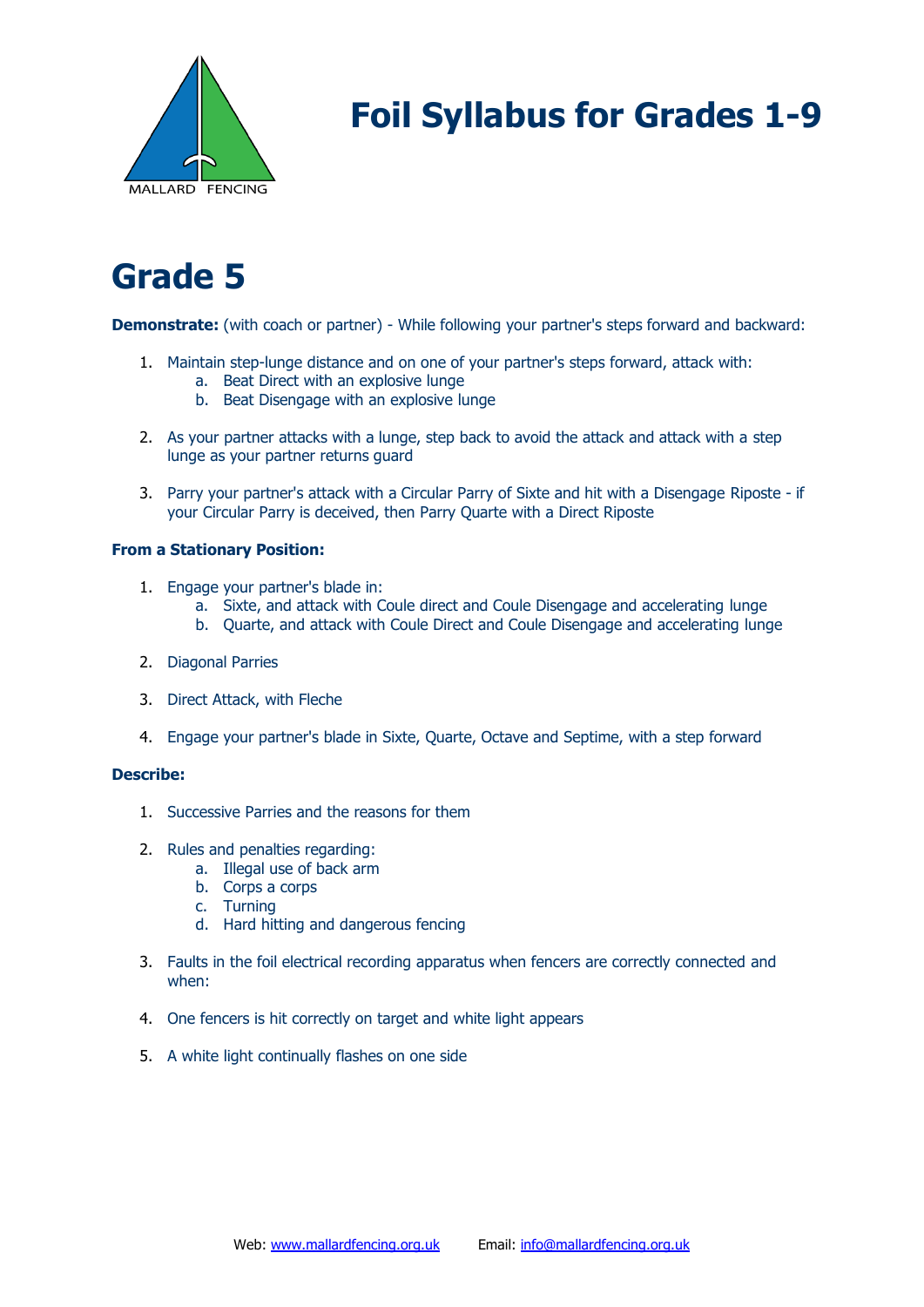

### **Grade 6**

**Demonstrate:** (with coach or partner) - While following your partner's steps forward and backward:

- 1. Maintain step-lunge distance and when your partner pauses, engage blades with a step forward in:
	- a. Sixte, and attack with Double and an accelerating lunge
	- b. Quarte, and attack with Double and an accelerating lunge
- 2. Maintain step-lunge distance and as your partner begins a step forward, Beat attack direct, with a Fleche
- 3. Maintain step-lunge distance and Disengage Attack with an explosive lunge as your partner steps forward to engage your blade in Sixte and in Quarte
- 4. When your partner attacks into the low line, Parry Octave and Riposte into the high line if your Riposte is parried, then Parry into Quarte and hit with a Direct second Counter-riposte

#### **From a stationary position:**

- 1. Cutover Attacks with a lunge, on partner's pressure from Sixte, Quarte, Septime and Octave
- 2. Compound Ripostes and Counter-ripostes
- 3. Opposition Counter-attacks in Sixte, Quarte and Octave with a step forward

- 1. Preparatory actions and their tactical use
- 2. Counter offensive actions
- 3. Fencing time: single and multi-time actions
- 4. What is meant by 'taking the initiative" and why is this important in a fight?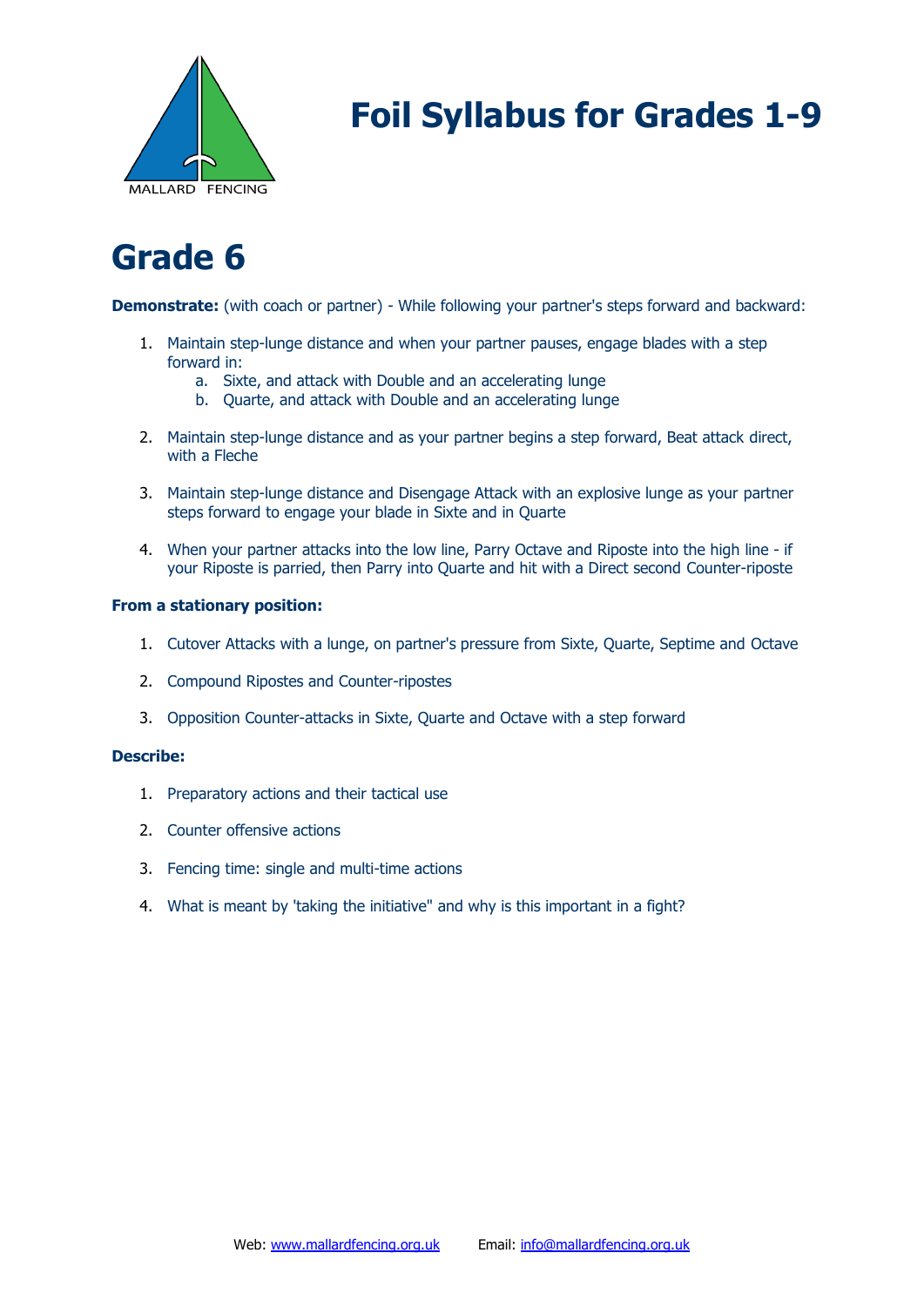

### **Grade 7**

**Demonstrate:** (with coach or partner) - While following your partner's steps forward and backward:

- 1. Maintain step-lunge distance and attack direct with lunge as your partner steps forward or, if your partner attacks on your step forward, Parry Quarte with a Direct Riposte
- 2. Maintain step-lunge distance and when your partner pauses, attack with feint direct with Balestra and Cutover with lunge
- 3. Maintain lunging distance and at the start of your partner's attack or step forward preparation:
	- a. Beat Parry into Quarte with a Direct Riposte
	- b. Beat Parry into Septime with a Direct Riposte
- 4. Maintain step-lunge distance and as your partner pauses and attempts to engage blades in Quarte and then Parries Sixte, attack by One-two with a step lunge

#### **From a stationary position:**

- 1. Parries ending in guards of Prime, Seconde, Tierce, Quinte and Neuvieme
- 2. Maintaining line, Simple and Compound Derobements
- 3. Remise, Redoublement, Reprise

- 1. Second-intention actions
- 2. Importance of mixing one and two tempo attacks and when you would use them
- 3. Open Eyes' Actions
- 4. Duties of Arm Judge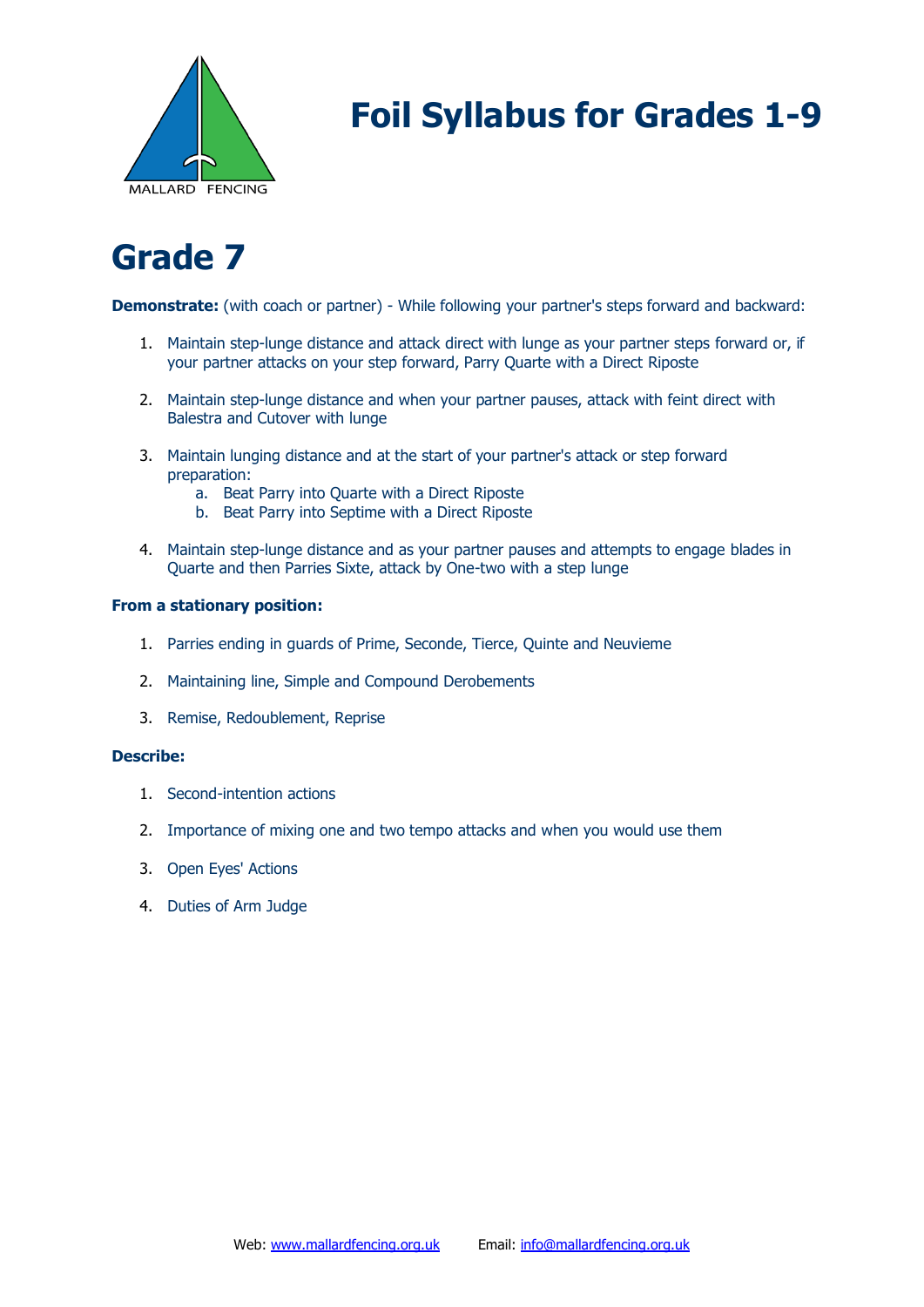

### **Grade 8**

**Demonstrate:** (with coach or partner) - While following your partner's steps forward and backward:

- 1. Maintain step-lunge distance and choose the moment to attack your partner using a mixture of lunges and step-lunges:
	- a. Taking the blade into Quarte and direct attack
	- b. Taking the blade into Sixte and disengage attack
	- c. Feint direct and attack with one-two
- 2. At lunging distance, maintain line and:
	- a. Hit with Simple Derobement as your partner steps forward and attempts to engage blades in Sixte or Quarte
	- b. Hit with Compound Derobement as your partner steps forward and attempts to engage blades and parries in Sixte or Quarte

#### **From a stationary position:**

- 1. From step-lunge distance, make an invitation by step forward, jump forward or half lunge and if your partner attacks, parry Neuvieme and riposte direct
- 2. From step-lunge distance and low hand position, make a feint with a step forward and:
	- a. Attack direct if your partner does not react
	- b. Attack by disengage if your partner takes a parry of Quarte or Circular Sixte
	- c. Parry Neuvieme and riposte direct if your partner attacks with a Beat Direct
- 3. Bind, Croise, Envelopment
- 4. Froissement direct attack with lunge

- 1. Your understanding of distance, timing and speed in fencing
- 2. Counter-Time
- 3. Ceding and Opposition Parries